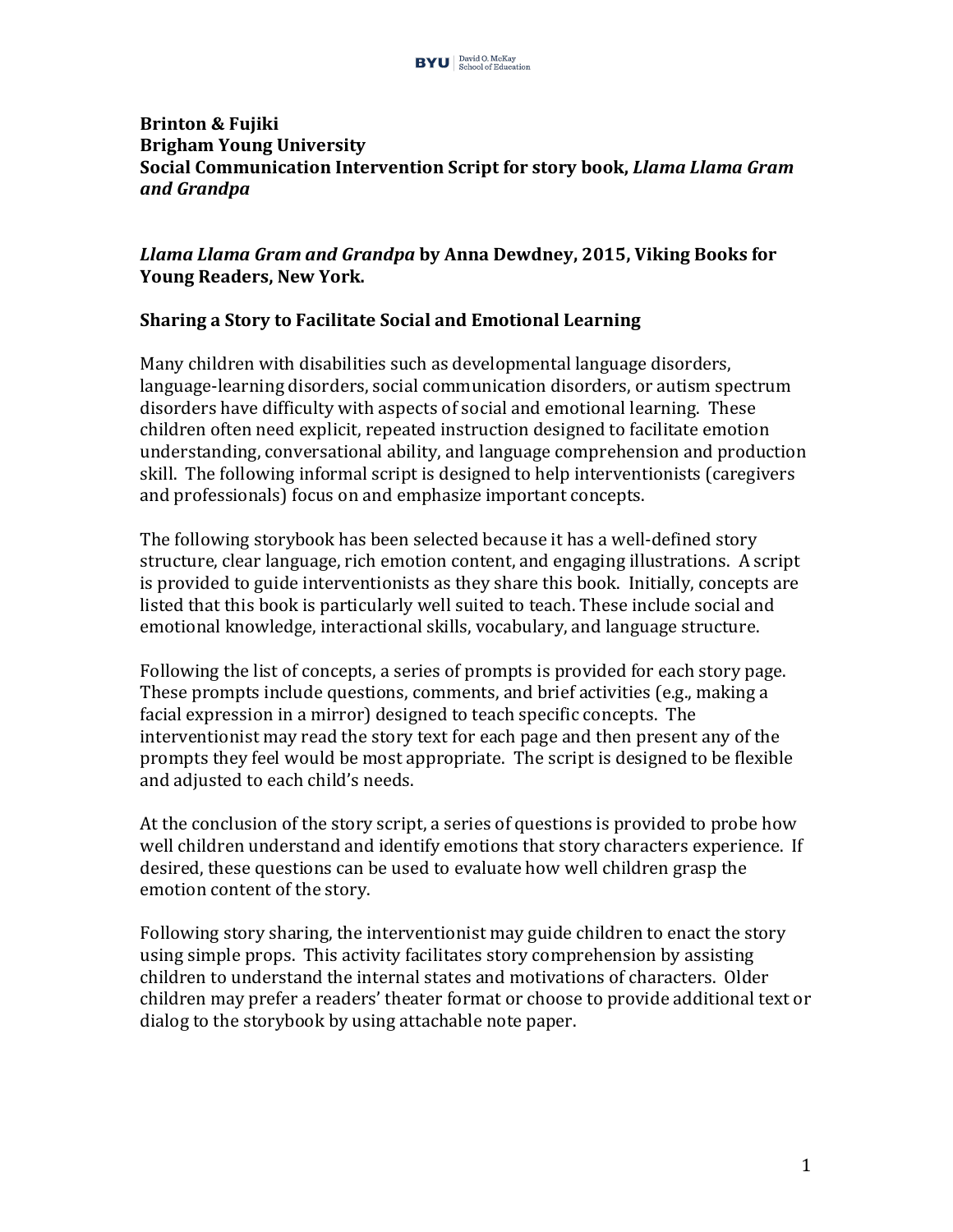#### **Brinton & Fujiki Brigham Young University Social Communication Intervention Script for story book,** *Llama Llama Gram and Grandpa*

#### *Llama Llama Gram and Grandpa* **by Anna Dewdney, 2015, Viking Books for Young Readers, New York.**

#### **Concepts to stress**

- **1. Emotions experienced:** excited, happy, worried, frightened/scared, sad, lonely, upset/mad, bad surprise, comforted
- **2.** Reflecting on how one feels in a new experience
- **3. Mixed emotions—happy to be at Grandma's/sad missing Mama and Fuzzy**
- **4. Feeling lonely**
- **5.** Feeling worried/uncertain in a new context
- **6.** Ways to regulate emotion (trying new things)
- **7.** Adjusting to new surroundings even though they are different
- **8. Prosocial behavior: thinking about how someone else feels, thinking** about what someone else might want, comforting others
- **9. Structural: complete simple sentence forms, complex sentences with** causal connections (but, if, so, because)

**This is another story about Llama Llama. Llama Llama is going to do something new, something he has never done before. Llama Llama is going to** sleep over! But there is going to be a problem. Let's see how Llama Llama **feels about that.**

#### **Page 1 (Title Page)**

(Look at picture.)

I wonder what this book is about?

What do you think? (Let child look at picture.)

Now let's look at it together.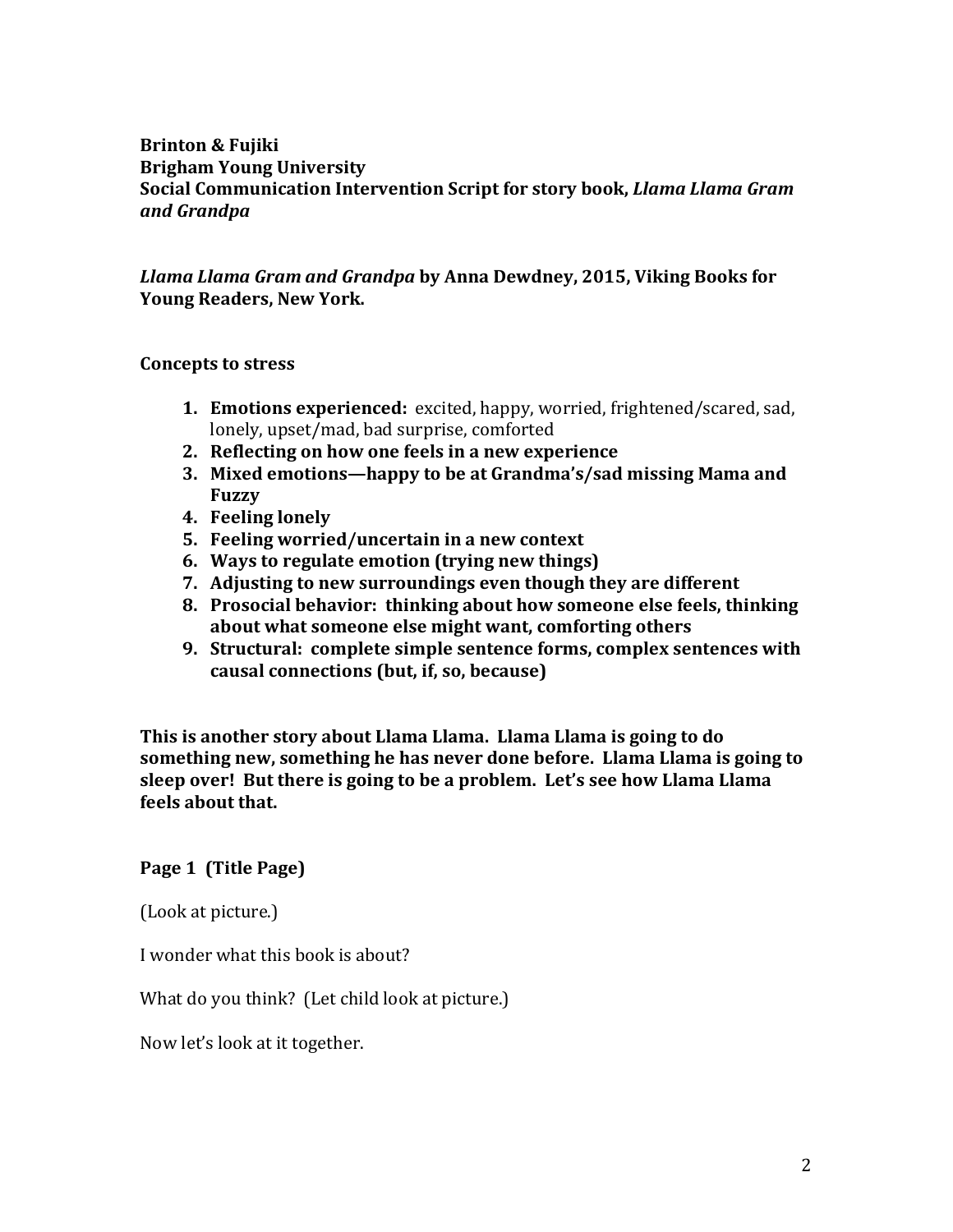# **Page 2-3**

Read: "Llama Llama big big day..."

Little Llama is ready to go somewhere.

Where do you think he is going?

How does Llama Llama feel about that? (Prompt for complex linking of emotion with source, such as "Llama Llama is happy and excited because....")

#### **Page 4-5**

Read: "Who will take good care..."

What does Llama have in the car?

Why did Llama Llama take Fuzzy with him? ("Llama Llama took Fuzzy because...")

Look at Llama Llama here (p. 5). How does he feel?

Why? (Llama Llama feels a little bored because it is a long ride.)

#### Page 6

Read: "Hugs and kisses..."

How does Llama Llama feel? (Llama Llama feels happy to see his gram and grandpa.)

How do Gram and Grandpa feel? (They are excited and happy to see Llama Llama.)

Have you ever gone somewhere to stay overnight? How did you feel? (Give example if you can.)

#### **Page 7**

Read: "Mama loves you..."

How does Llama Llama feel here? (Happy to be with Gram and Grandpa.)

Wait, do you notice something?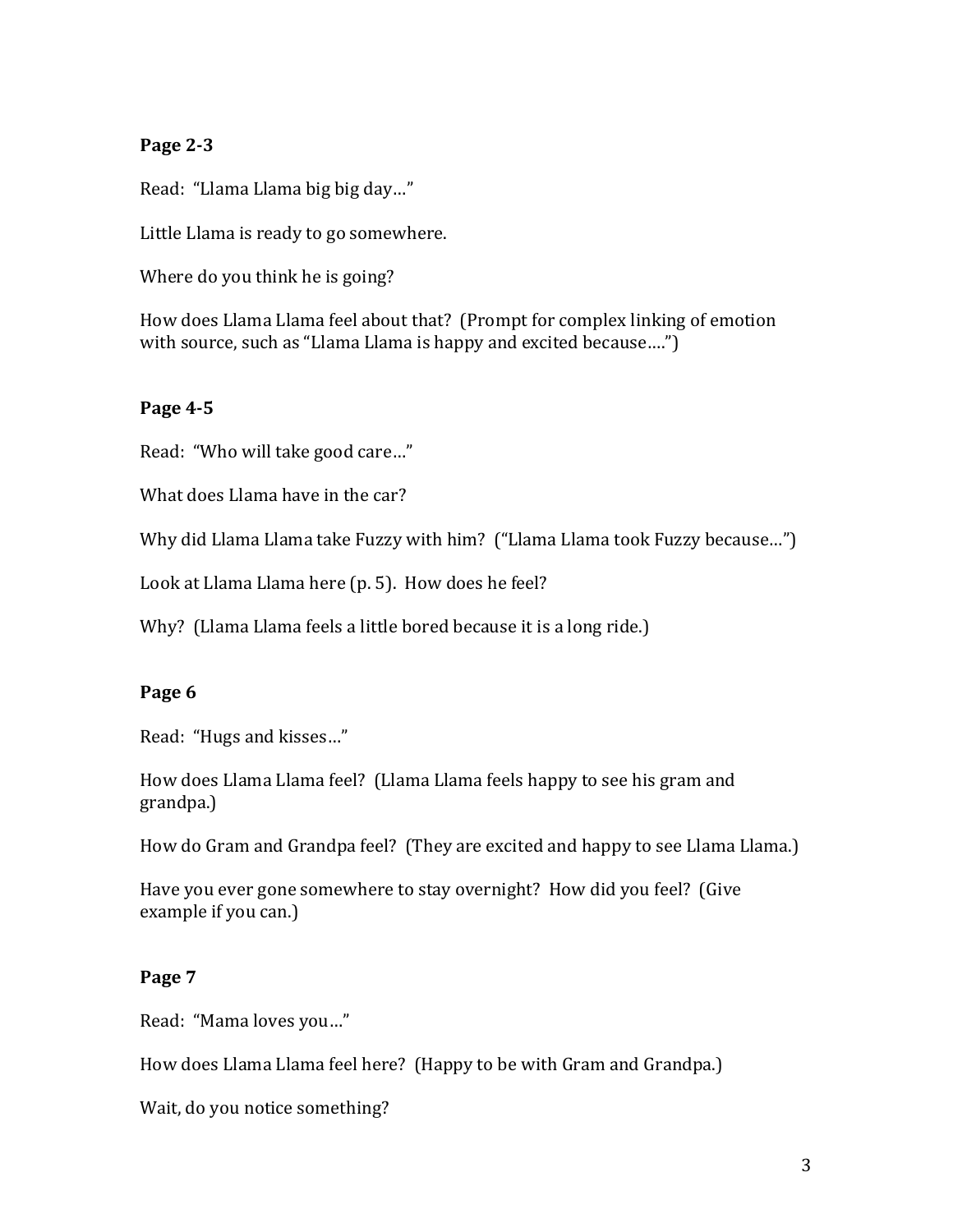Where is Llama Llama's bag? (Grandpa has it.)

Where is Fuzzy? (Fuzzy is still in the car.)

Does Llama Llama know where Fuzzy is? (Try to get child to understand and say that Llama Llama does not know that Fuzzy is not with him.)

When Llama Llama finds out that Fuzzy is still in the car, how will he feel?

How will Llama's face look when he finds out that he does not have Fuzzy? (Use mirror.)

What do you think he will do? (Try to get child to predict how Llama Llama will react given his past behavior. He may fuss and tantrum.)

### **Page 8-9**

Read: "A glass of milk..."

What is Llama Llama doing here? (Having a snack.)

How does Llama Llama feel?

Llama Llama feels happy because Gram and Grandpa gave him a yummy snack.

What does Llama Llama see on the wall? (A picture of Mama Llama when she was younger.)

Have you ever seen a picture of your mom when she was little?

How did you feel about that?

# **Page 10**

Read: "Take out socks..."

How does Llama Llama feel? (Talk about why Llama Llama feels that way.)

(Talk about mixed feelings. Llama is happy to be with Gram and Grandpa, but Llama Llama also misses his mama.)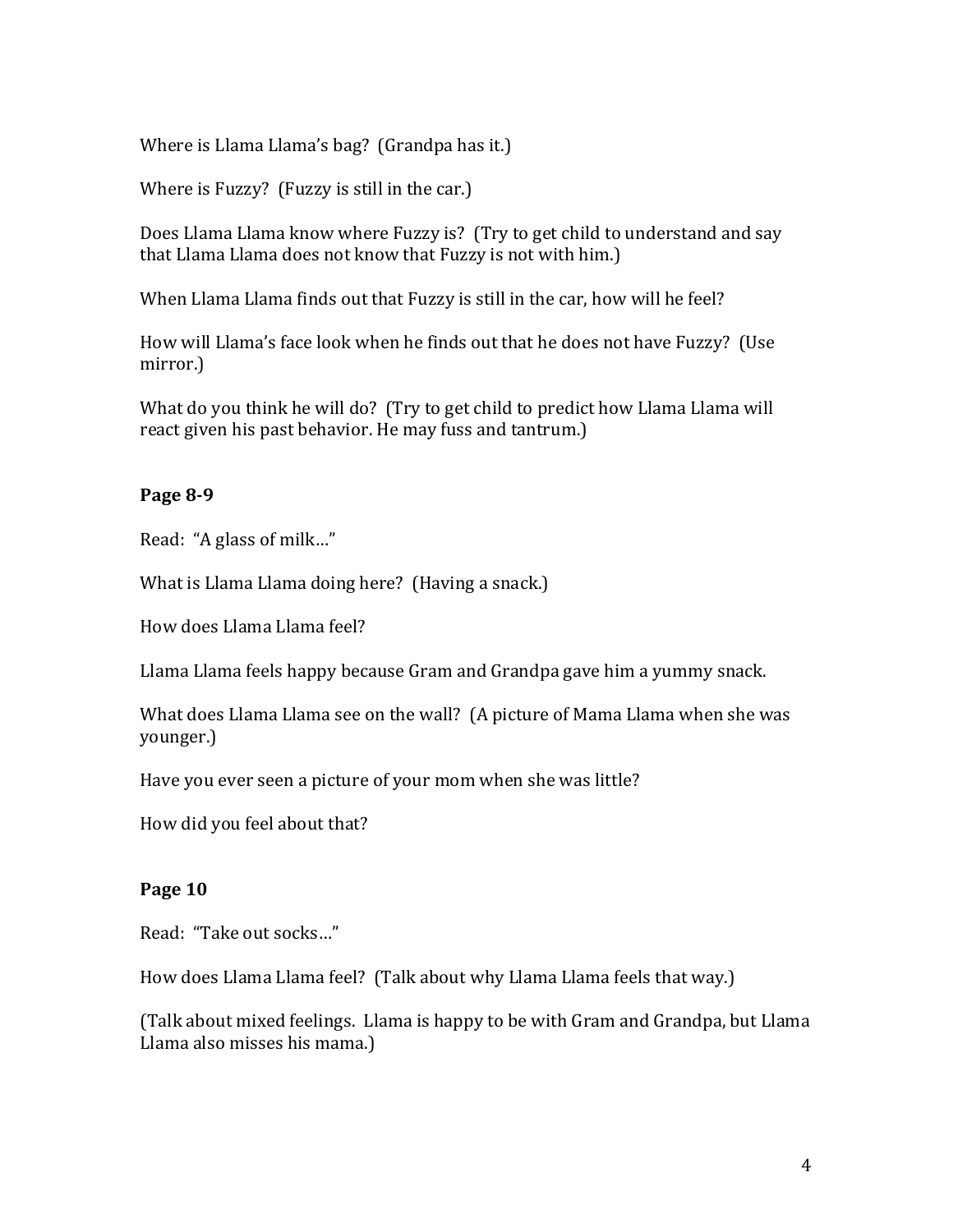# **Page 11**

Read: "Oh no..."

Oh Oh! Look at Llama Llama's face! How does he feel? (Surprised, etc. Talk about the fact that it is a bad surprise or a shock.)

Can you make a face like Llama Llama's? (Use mirror.)

Why does he feel that way? (Llama Llama feels very upset because he knows Fuzzy is not there.)

Where did Llama Llama think Fuzzy was? (Try to help the child understand that Llama Llama probably thought Fuzzy was in the backpack. He forgot that he left Fuzzy in the car.)

He did not know that Fuzzy was not there. He forgot that he left Fuzzy in the car. It is a bad surprise when Llama finds out Fuzzy is gone.

What do you think Llama Llama will do? (Talk about past behavior from previous books.)

# **Page 12-13**

Read: "Llama dear, are you okay..."

Look at Llama Llama. How does he feel? (He feels sad because Fuzzy is not there.)

Look at Gram. How does she feel? (Gram is worried because Llama Llama looks sad.)

# **Page 14-15**

Read: "Grandma says, Let's go outside..."

What are Llama Llama and his grandparents doing? (Talk about each picture.)

Does that look like fun?

How about Llama Llama? (Talk about the fact that Llama Llama is having fun until he thinks about Fuzzy.)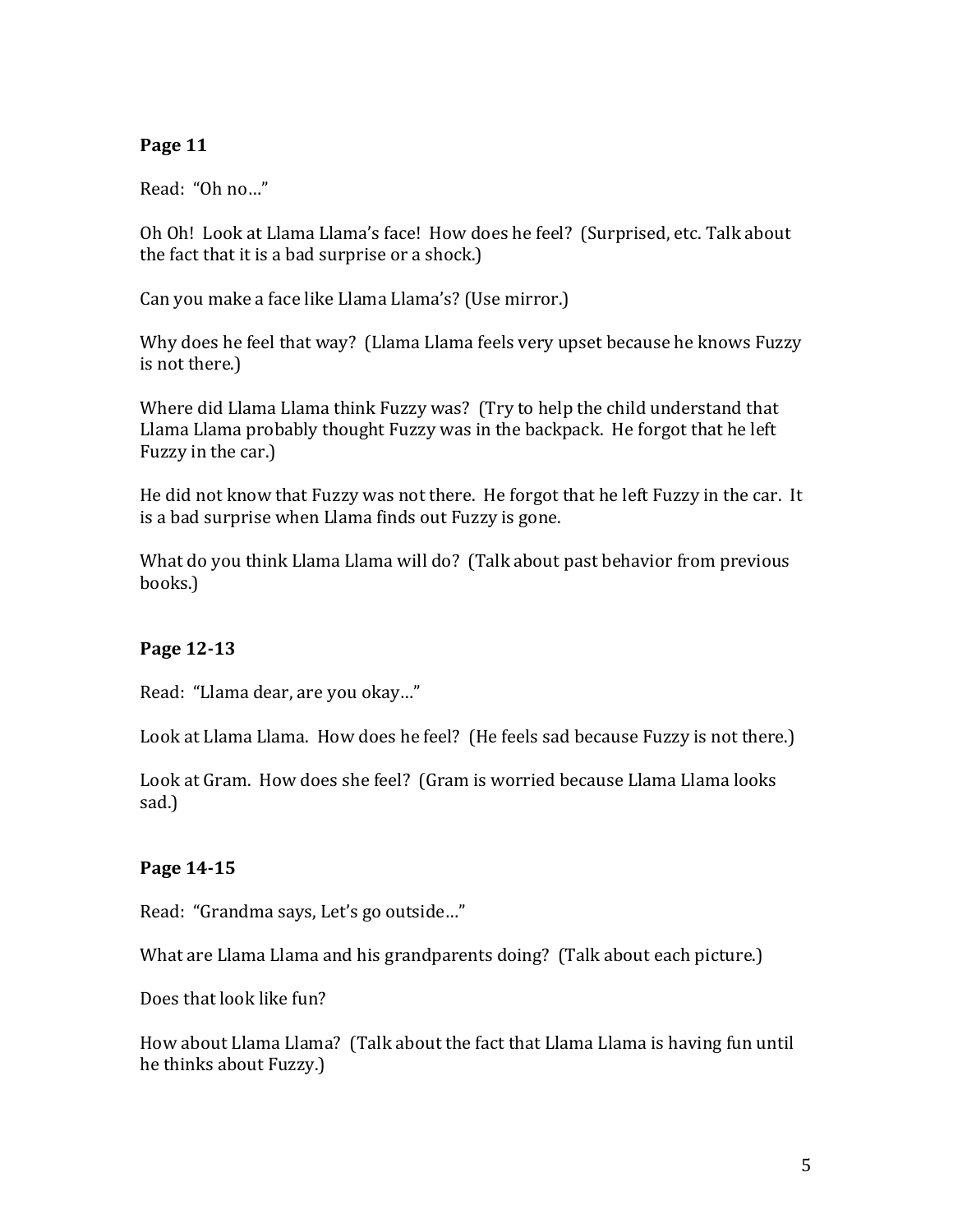Look at Llama Llama's face here. How does he feel? Why? (Llama Llama is happy until he thinks about Fuzzy. He feels sad and lonely when he thinks about Fuzzy.)

Why do you think that Gram wanted to take Llama Llama outside? (Talk about the fact that Gram wants to help Llama Llama feel better about Fuzzy. Doing fun things will help Llama Llama feel better.)

# **Page 16-17**

Read: "Grandpa's workshop..."

How does Llama Llama feel? (Llama Llama is happy because he is making something with Grandpa.)

Why do you think that Grandpa is helping Llama Llama build something? (Talk about the fact that Grandpa wants to help Llama Llama feel better about Fuzzy. Making something will help Llama Llama feel better.)

How does Llama Llama feel when he is doing fun things?

Look at Llama here (p. 17, bottom picture). How does he feel when he thinks about Fuzzy?

If you were there, what would you say to Llama Llama?

# **Page 18-19**

Read: "Time for dinner..."

Now how does Llama Llama help?

How does Llama Llama feel when he helps?" (Llama Llama feels happy when he helps.)

Look at Llama Llama's face here (p. 18, lower picture). How does he feel?

Why? (Llama Llama is worried/afraid that he will not like the food.)

Look at Llama Llama here (p. 19). How does he feel?

Why? (Llama Llama is happy because the food tastes good.)

# **Page 20-21**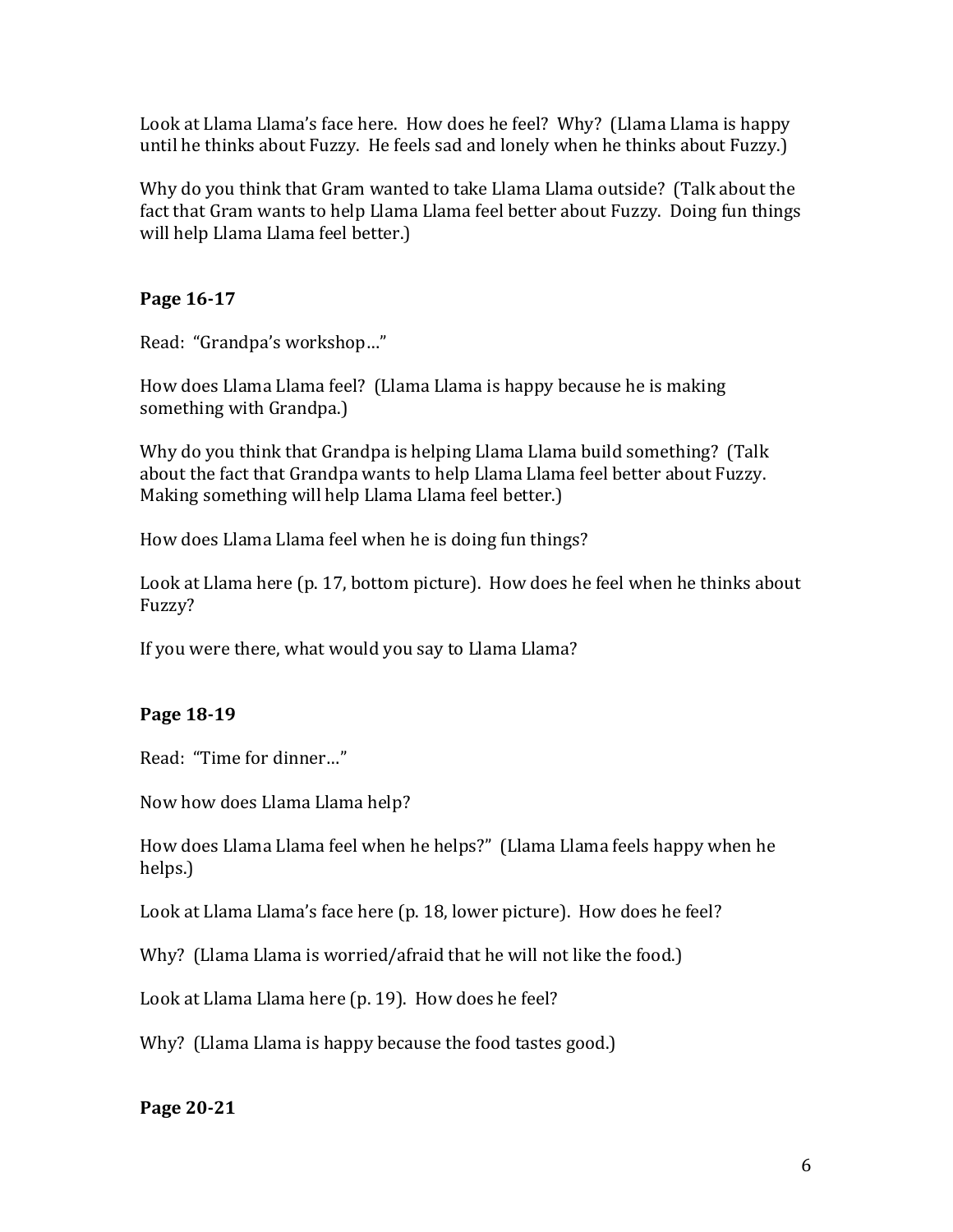Read: "Dinner's over..."

What does Llama Llama want to do? (Stay up.)

Wow! Look at this (p.21). What are they doing?

Look, it's dark outside. Do you think that Llama Llama is scared?

(Maybe Grandpa is holding Llama llama's hand so Llama Llama will not feel scared.)

Gram and Grandpa have done lots of fun things with Llama Llama, haven't they?

How do you think Llama Llama feels about that?

#### **Page 22**

Read: "Take a bath..."

What are they doing? (Gram and Grandpa are helping Llama Llama get ready for bed.)

#### **Page 23**

Read: "Llama, dear..."

Oh, look at Llama Llama's face. How does he feel? (Sad, lonely, etc.)

Why do you think that Llama Llama feels sad? (He feels sad because he misses his Fuzzy Llama.)

What do you think will happen? (Llama Llama might get mad/tantrum because he wants his Fuzzy Llama.)

#### **Page 24-25**

Read: "Llama's lips begin to quiver..."

Oh wow! What is happening here?

How does Llama Llama feel? (Llama Llama feels mad/upset/sad because he does not have his Fuzzy Llama.)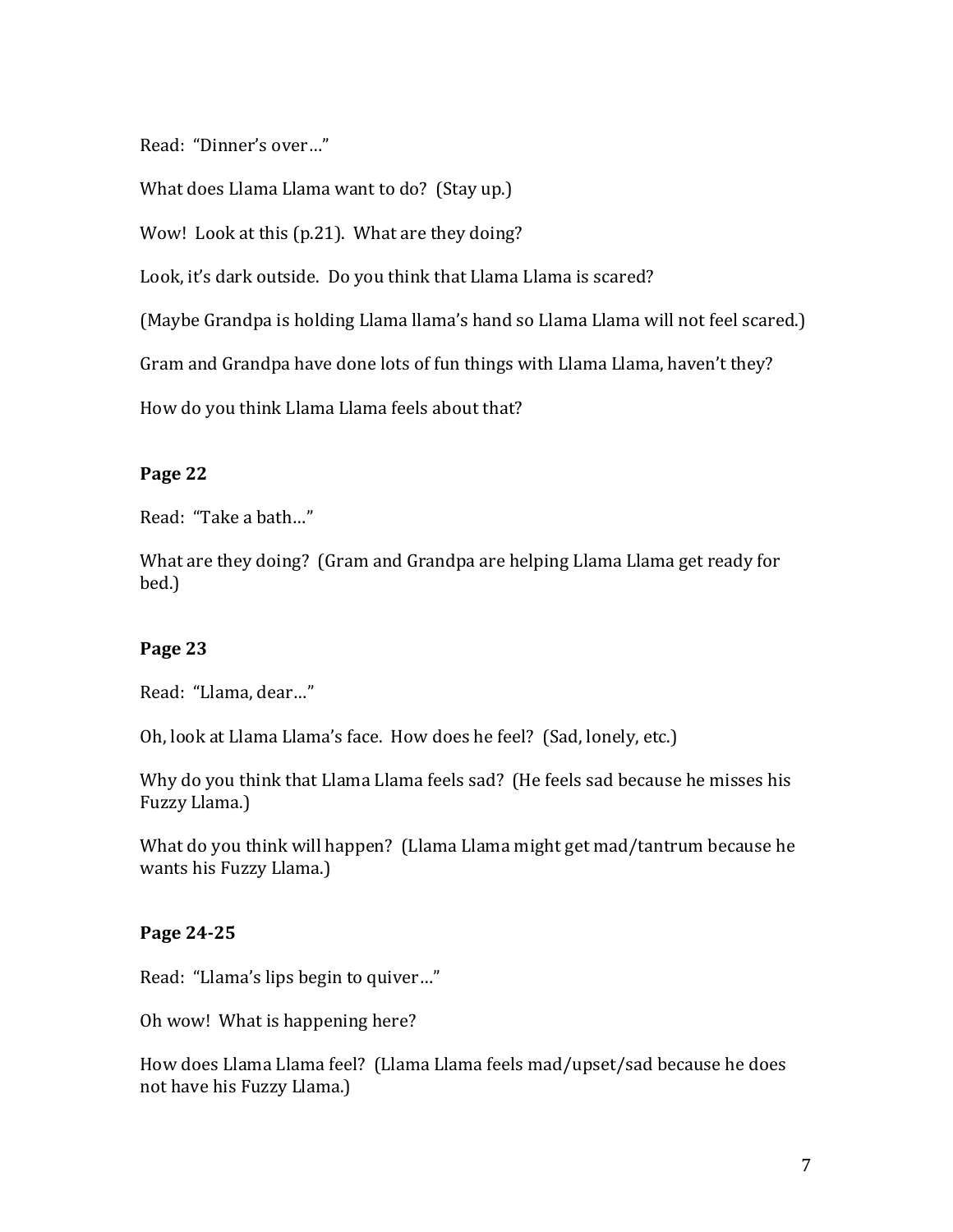Llama Llama is throwing a tantrum, isn't he? Can you remember when he threw a tantrum before? (Llama threw a tantrum when Mama did not come to his bedroom.)

How will Gram and Grandpa feel about this?

If you were there, what would you say to Llama Llama?

# **Page 26-27**

Read: "Wait a minute..."

Look at Gram and Grandpa here (p. 26). How do they feel? (They look like they are thinking about how to solve the problem. They are thinking of how to help Llama Llama feel better.)

Has Llama Llama calmed down? How does he feel? (He might feel a little sad, but also a little guilty because he made a big fuss.)

Look here (p. 27). What did Grandpa do?

What do you think will happen?

# **Page 28-29**

Read: "When Grandpa was..."

What did Grandpa do?

How does Llama Llama feel? (Llama Llama feels surprised and happy to see the special toy. This is a good surprise. Contrast this page with the bad surprise on p. 11.)

Why did Grandpa get this toy for Llama Llama? (Grandpa did not want Llama Llama to feel sad, so he found him a toy.)

# **Page 30-31**

Read: "A Grandma kiss…"

How do you think that Llama Llama feels now?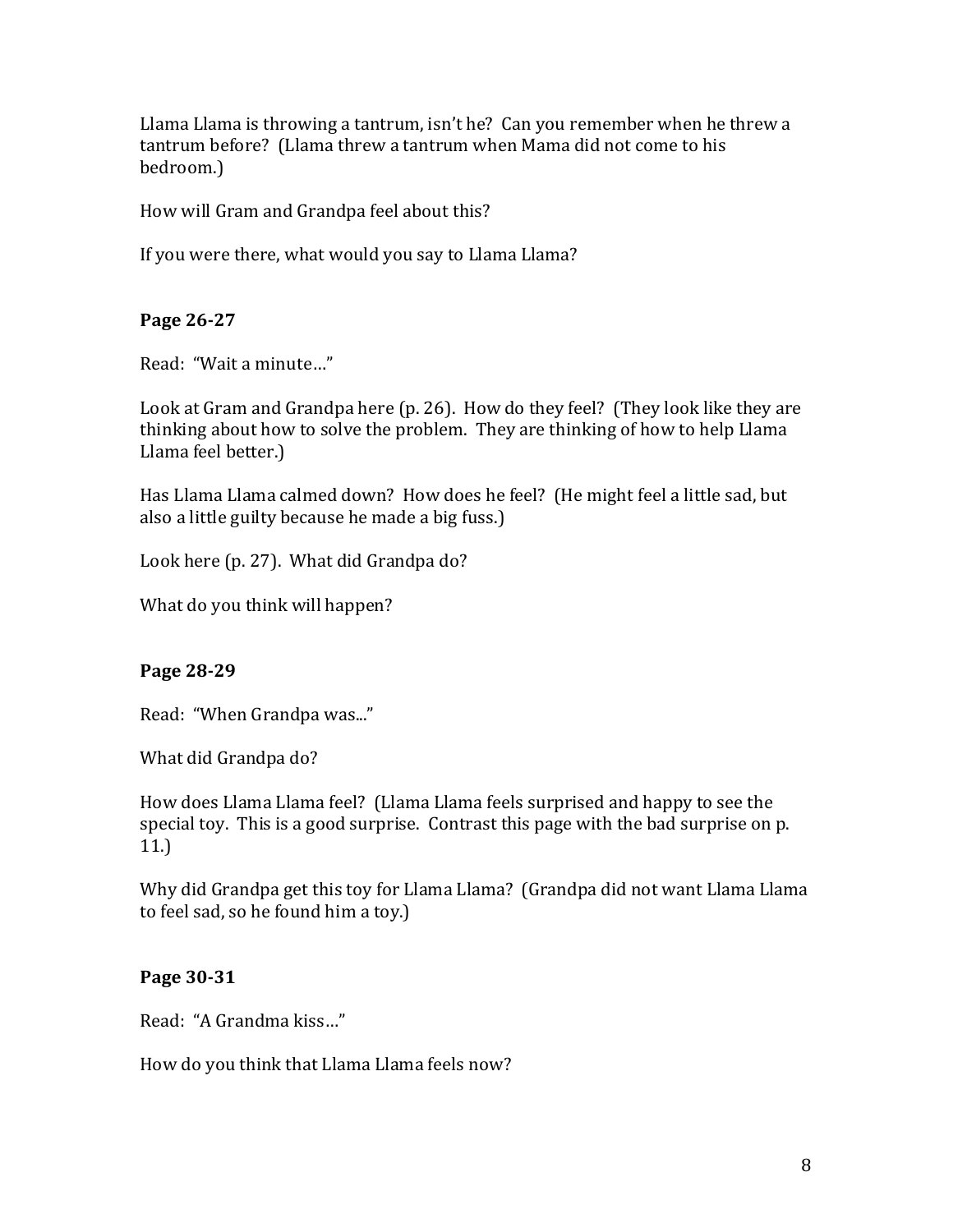Llama Llama feels happy because he has a special toy and Gram and Grandpa are so nice to him.

# **Page: 32**

Read: "Away from home."

How does Llama Llama feel?

He feels happy and sleepy.

How do you think Llama will feel tomorrow when he wakes up? Do you think he will miss his mama? Do you think he will be happy and excited to be with Gram and Grandpa? (Talk about the fact that he may miss his mama but he will probably feel happy and excited to do fun things with Gram and Grandpa. He may feel two things at the same time.)

### **Summary:**

(Use cloze procedures so child can help summarize.)

Llama Llama was excited to go sleep over at Gram and Grandpa's house. It was **a** long drive to get there. Llama Llama left his fuzzy llama in the car. When Llama Llama found out that he did not have his fuzzy llama, it was a bad surprise. Llama felt very upset and sad. Gram and Grandpa did lots of things to help Llama Llama feel better. Gram and Grandpa were very kind to Llama Llama. When Llama Llama got in bed, he felt very sad because he did not have his fuzzy llama. He cried and yelled and threw a tantrum. Gram and Grandpa **wanted to help Llama Llama feel better. Grandpa found the special toy that he** had when he was a little boy. Llama Llama felt happy when he had Grandpa's **toy.**

# **Follow-up probes**

**Probe #1, p. 6,** Look at Llama Llama. How does he feel?

Why does he feel\_\_\_\_\_\_\_\_\_\_?

Ask both questions first, but if the emotion response is wrong, say:

OR, he might feel happy/excited. Llama is happy/excited to see his gram and grandpa.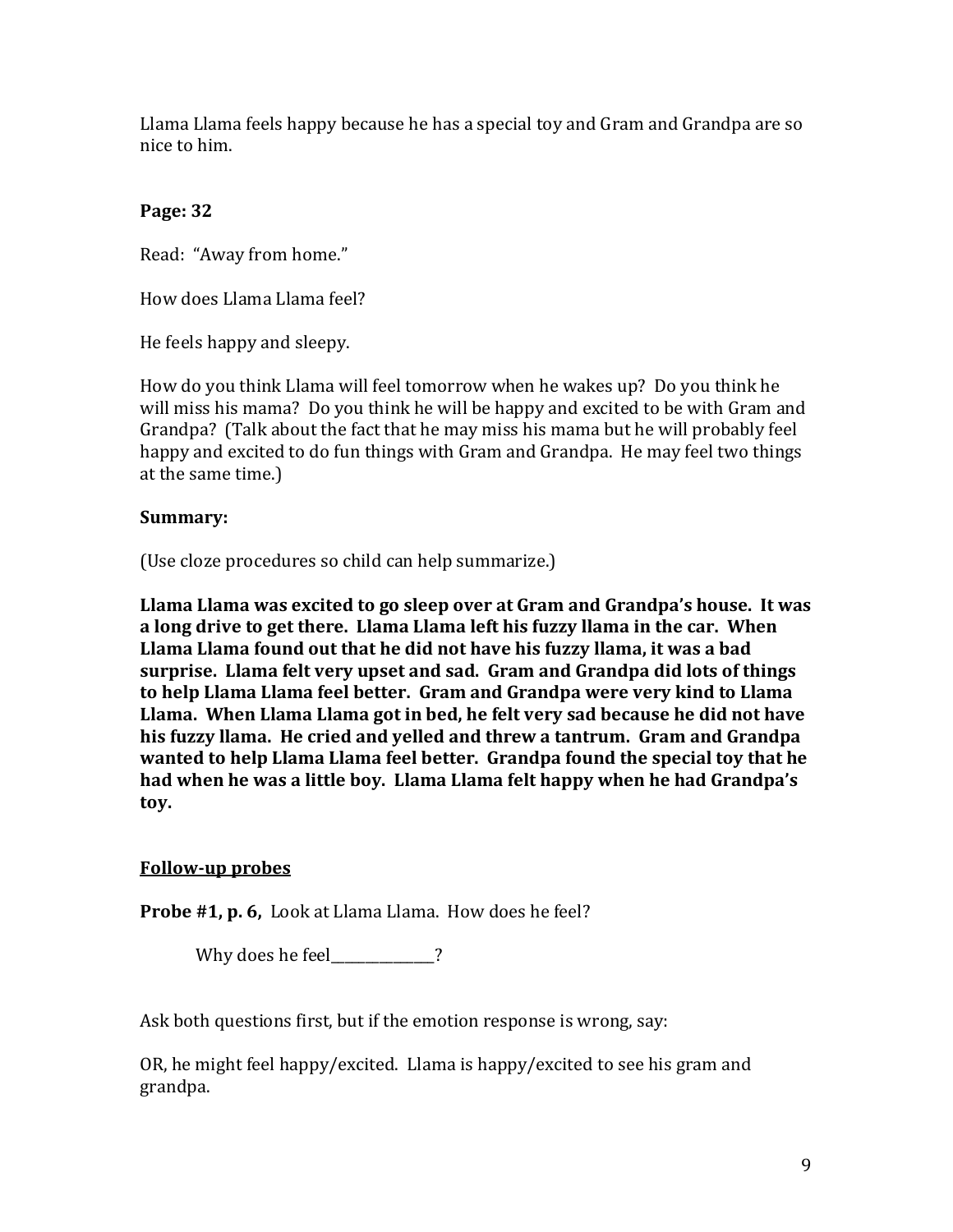**Probe #2, p. 11,** Look at Llama Llama. How does he feel?

Why does he feel  $\overline{\phantom{a}}$  ?

Ask both questions first, but if the emotion response is wrong, say:

OR, he might feel surprised/shocked. Llama is surprised/shocked because Fuzzy is not in his bag.

**Probe #3, p. 13,** Look at Llama Llama. How does he feel?

Why does he feel  $\overline{\phantom{a}}$  ?

Ask both questions first, but if the emotion response is wrong, say:

OR, he might feel sad. Llama is sad because he does not have his Fuzzy.

**Probe # 4, p. 18,** Look at Llama Llama. How does he feel?

Why does he feel\_\_\_\_\_\_\_\_\_\_\_?

Ask both questions, but if the emotion response is wrong, say:

OR, he might feel scared. Llama is scared that the food will not taste good.

**Probe #5, p. 23, Look at Llama Llama. How does he feel?** 

Why does he feel\_\_\_\_\_\_\_\_\_\_\_?

Ask both questions first, but if the emotion response is wrong, say:

OR, he might feel sad. Llama feels sad because he does not have his Fuzzy Llama.

**Probe #6 p. 29, Look at Llama Llama. How does he feel?** 

Why does he feel 2

Ask both questions first, but if the emotion response is wrong, say:

OR, he might feel surprised. Llama is surprised because Grandpa brought him a toy.